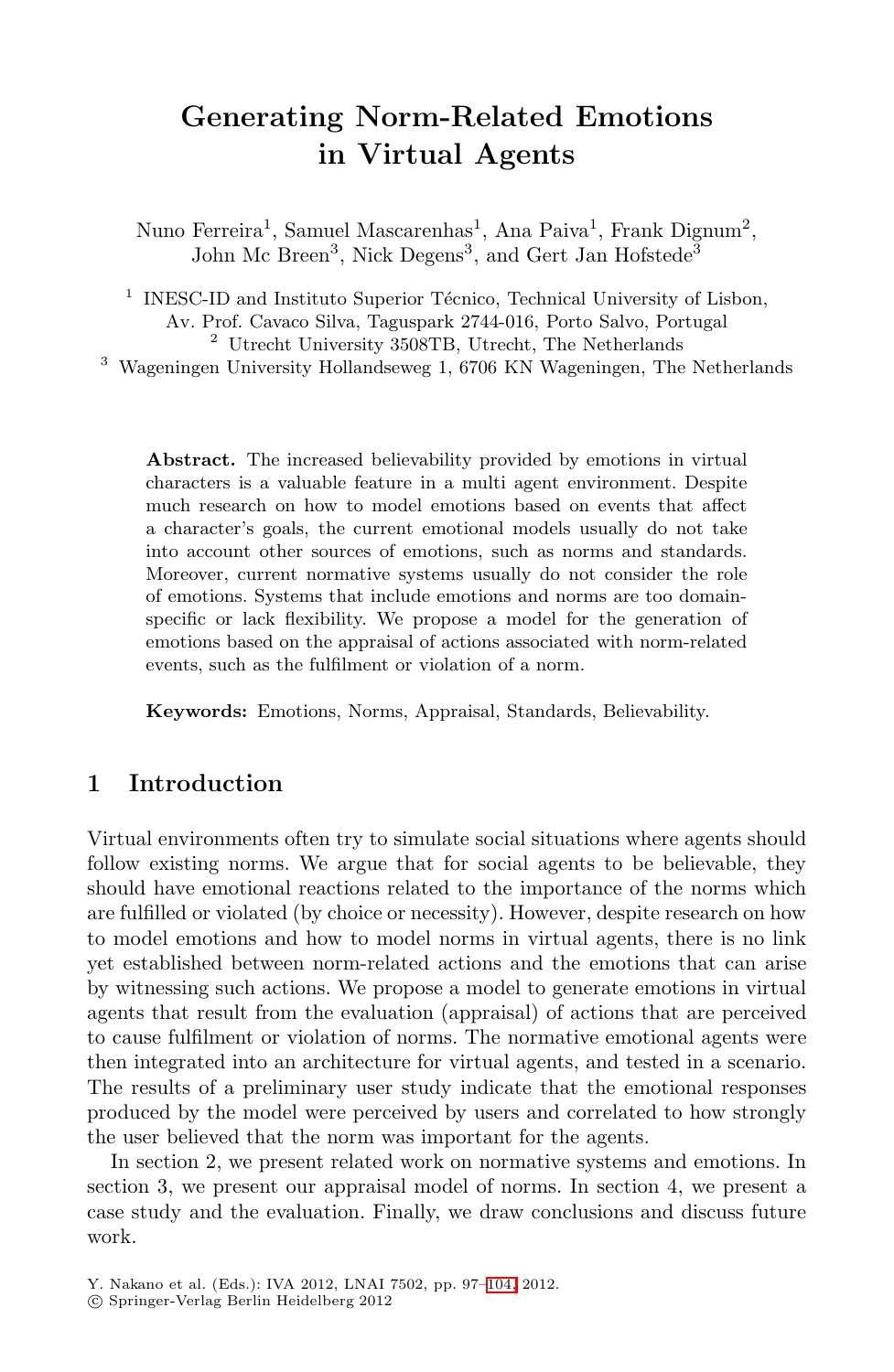## **2 Related Work**

There has been considerable research on how to use emotions to increase the believability of synthetic characters. Traditional animators suggest that to properly portray the emotional reactions of a character, the emotions must affect the reasoning process and consequences should be noticeable in the actions of the characters [18]. This led the computer science community to use emotion theories from psychology that model the generation of emotions in humans [3] [14] [2] [8] [9] [11].

However, emotional characters must balance their personal goals with their social environment to be believable. Normative models were developed to solve this problem without imposing hard constraints. A well-known normative system in virtual agents is *Thespian* [16]. In Thespian, obligations are created when an agent performs a certain action towards another agent. To satisfy the obligation the target agent must choose a proper action in response. Another normative system is *culturally affected behaviour* (CAB) [17], which focuses on so-called cultural norms. In this system, norms are represented using graphs named sociocultural networks, where actions are linked to cultural norms with a value that indicates whether the action conforms to the norm.

Some emotional models try to model norm-related emotions without a representation of norms, by casting norm violations as goal violations [10] or include norms in very specific domains [8]. Some normative systems, including Thespian and CAB, were further extended with emotional models [15] [4]. But those models typically are too domain-specific or lack flexibility. We argue that not only do emotions play a fundamental part in norm-related decision processes, but that the norms themselves influence the emotional state. Thus, virtual agents that connect emotions and norms will be far more believable.

#### **3 Linking Norms and Emotions**

We aim to generate emotions in virtual agents by the appraisal of actions associated with the fulfilment or violation of a norm. Hence, our agents need to have a normative model so that they can recognize norms, and when they are fulfilled or violated. The agents must also have an emotional model that evaluates the actions of agents, and generates an emotional response based on their goals and standards.

Norms prescribe what behaviours are expected in a certain social context. In our model, a norm is specified by its activation conditions, which mark the norm as active, and its expiration conditions. The behaviour prescribed by a norm is represented by a set of conditions, called normative conditions. The agent should try to satisfy these conditions, if the norm is an obligation, and avoid them, if the norm is a prohibition. If the agent succeeds, the norm is fulfilled, when it fails, the norm is violated. Our norm model is based on the work presented in [19], [5], [7] and [12]. A norm contains the following components: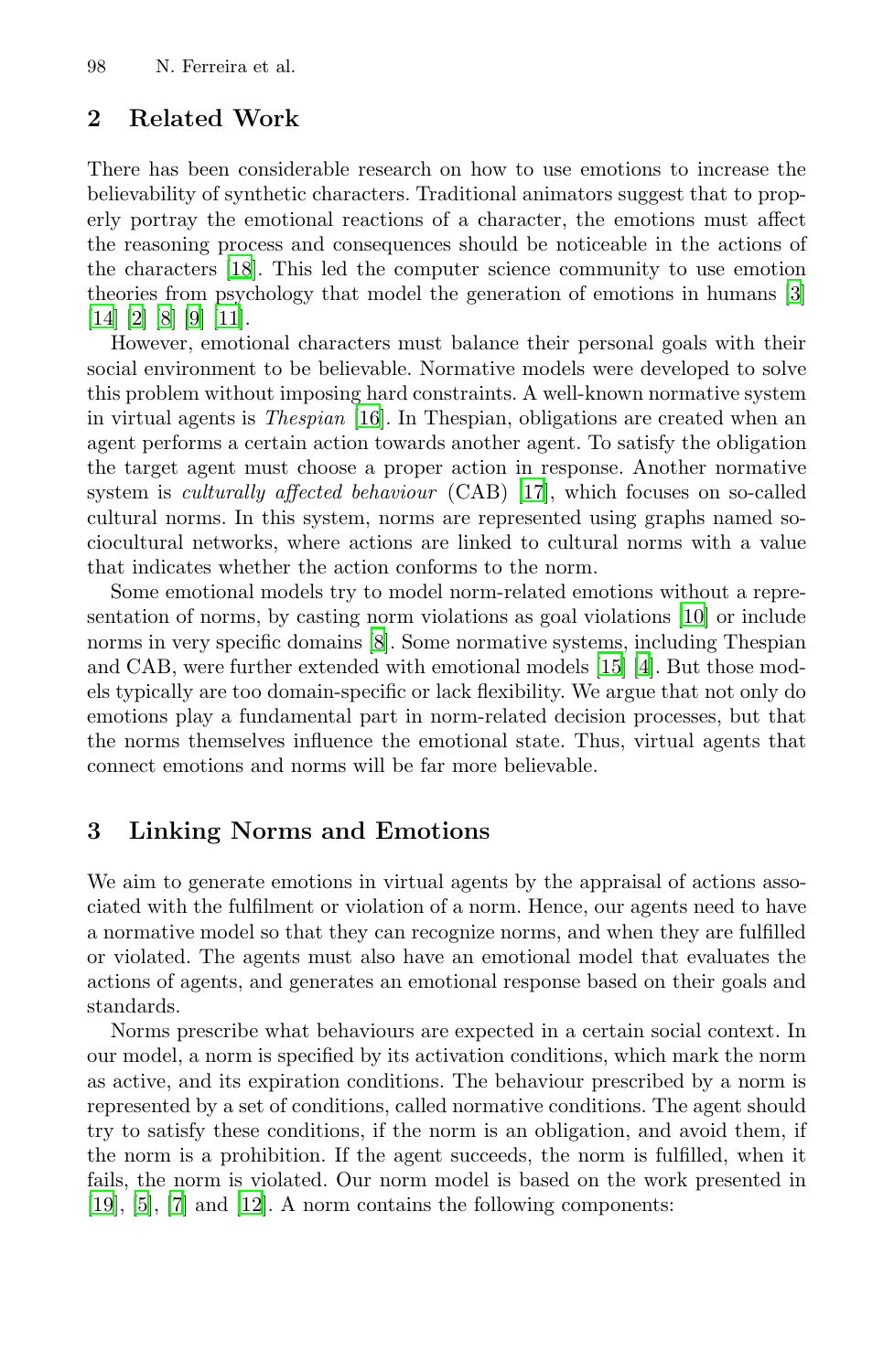- **–** *ID:* A unique identifier that is used to identify the norm.
- **–** *Name:* A name that describes the norm.
- **–** *Type:* A value that informs if the norm is an obligation or a prohibition.
- **–** *Targets:* The agents that are expected to fulfil the norm (when active).
- **–** *Activation Conditions:* Conditions that cause the activation of the norm.
- **–** *Expiration Conditions:* Conditions that cause the expiration of the norm.
- **–** *Normative Conditions:* Prescriptions for the behaviour of the targets of the norm.
- **–** *Salience:* A value that *"indicates to an individual how operative and relevant a norm is within a group and in a given context"* [1]. The salience of a norm depends on several contextual, social and individual factors (cues), such as the level of compliance and the frequency of punishment.

In our model agents monitor their own norms that they (and others) should observe. Each agent has a Normative Environment to store information about norms, whether they are active, recently expired, or were fulfilled or violated. Obligations are fulfilled when the normative conditions become true and violated if they expire without being fulfilled. Prohibitions are fulfilled as long as their normative conditions remain true, and violated when they become false.

Our emotional model follows the OCC Appraisal theory of emotions (named after its creators Ortony, Clore and Collins) [13]. According to OCC, the appraisals focused on how actions conform or not with internalized standards will trigger *"Attribution Emotions"* (pride, shame, admiration and reproach). Pride and shame occur when the agent is appraising its own actions as praiseworthy or blameworthy, respectively, while admiration and reproach arises from appraising the actions of others as praiseworthy or blameworthy.

According to OCC, the praiseworthiness of an action is often assessed in terms of its (perceived) social value. So, in our model, actions that cause the fulfilment of a norm are considered praiseworthy while actions that violate norms are blameworthy. Four factors determine the value for the praiseworthiness or blameworthiness: the salience *S* of the norm  $(S \in [0,1])$ , the estimated cost *C* of the action  $(C \in [0, 1])$ , if the action was intentional *I* or not  $(I \in [0, 1])$ , and if the agent is responsible *R* for the action  $(R \in [0, 1])$ .

The praiseworthiness P is given by  $RI(SW_s + CW_c)$ , with  $W_s$  and  $W_c$  being a weight for the salience and for the cost, respectively. An action is only praiseworthy when the agent is perceived as having the intention and the responsibility for it. If so, this value is proportional to the salience of the norm and the cost of the action. The blameworthiness *B* is given by R  $[(SWs + CWc)$  Wi  $(1 I)]$ , where the factor Wi reduces the blameworthiness of less intentional actions. It is also related to the salience and the cost, and zero if the agent is not perceived as responsible.

Another appraisal variable that can influence the intensity of the attribution emotions is the expectation-deviation *D*. For instance, the admiration we would feel for a fire-fighter saving the life of a child is likely to be less intense than the admiration that we would feel if it was the child who saved the fire-fighter's life, because the latter deviates more from what is expected. In our model, the expectation-deviation is 1−*S* if the norm is fulfilled and *S* if the norm is violated.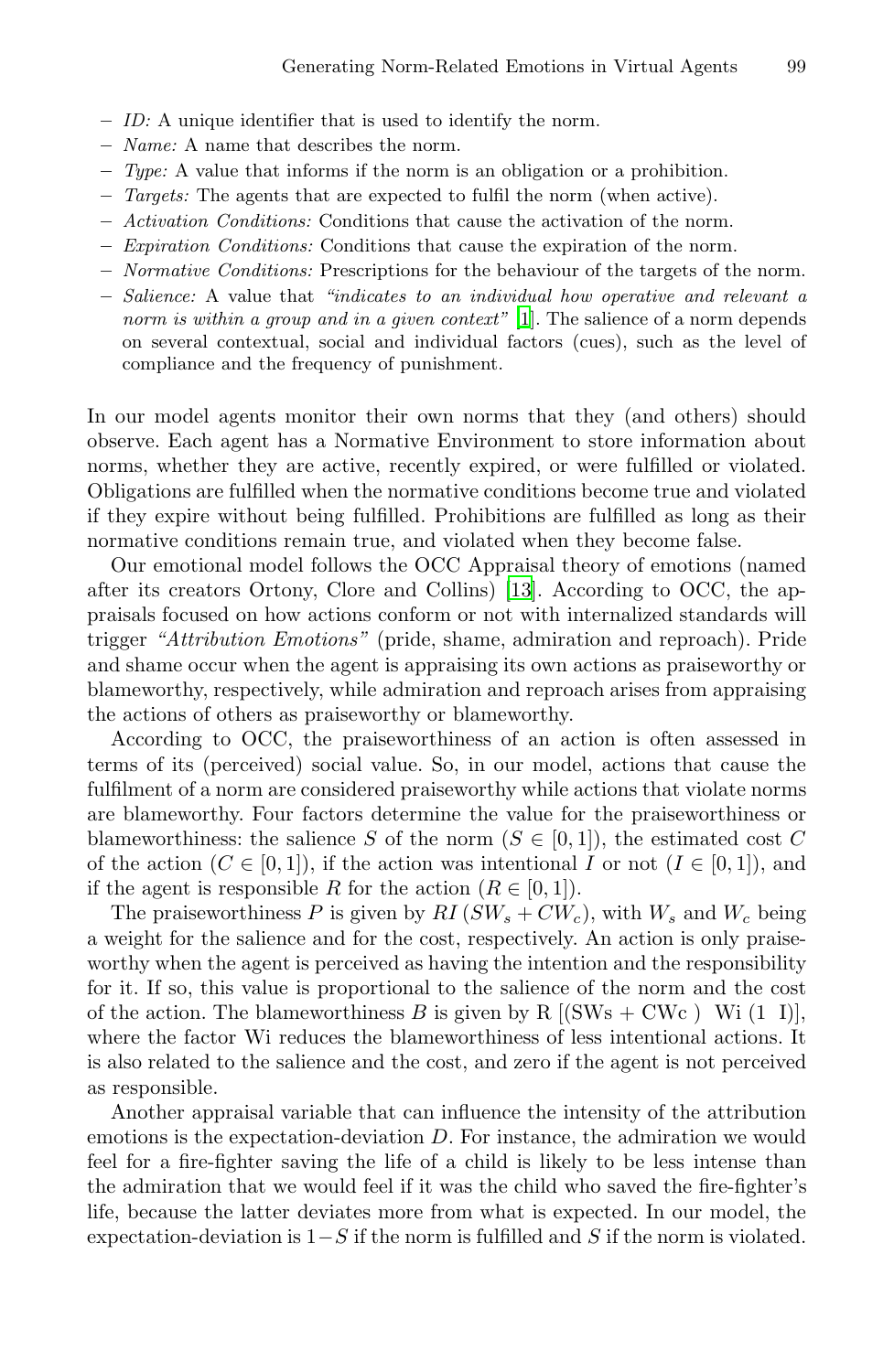The intensity of the attribution emotion is given by  $PW_p + DW_d$  if the norm is fulfilled and  $BW_b + DW_d$  if the norm is violated, where  $W_p$ ,  $W_b$  and  $W_d$  are weights for the praiseworthiness, blameworthiness and expectation-deviation, respectively.

### **4 Case Study and Evaluation**

We implemented our model in an agent architecture called FAtiMA [6], a BDI architecture that endows agents with the ability to generate emotional reactions to events, based on the OCC model but in which there was no explicit notion of norms. With the addition of our model, agents constantly check if any norm becomes active or expires. Every time that an agent perceives a new event, it will check if it is an action of an agent that causes the fulfilment or violation of a norm. When a norm fulfilment is detected, the agent appraises that event and computes its praiseworthiness and expectation-deviation to determine the intensity of the resulting emotion.

Using the extended architecture, two versions of a simple social scenario were created. The scenario occurs in a bar where the user plays the role of a character that is sitting at a table with two friends (a smoker and a non-smoker) and there is a prohibition to smoke, as described in an introductory text. We made two versions of this scenario where the only difference was the salience (all weights were set to 0.5, intentionality and responsibility to 1 and cost to 0) of the nonsmoking norm (see Figure [1\)](#page-3-0). In the low-salient version, the salience of the norm is set as 0.1. A friend starts smoking, the the non-smoker character perceives that as a norm violation and appraises the event as blameworthy. However, the blameworthiness is so low that it is not enough to exceed the threshold for triggering a reproach emotion, thus no emotional expression is made. In the high-salient version, the salience of the norm is set as 0.9. The smoker friend still smokes since the norm, while important, is still not as important as its goal to smoke. When the non-smoker friend perceives this norm violation, it appraises the action as very blameworthy, feels a strong reproach emotion, and reacts with a frown expression and the background character gestures his annoyance.

<span id="page-3-0"></span>

**Fig. 1.** In the low-salience version (left image) the non-smoker does not react emotionally, while in the high-salient version (right image) the non-smoker reacts with a frown expression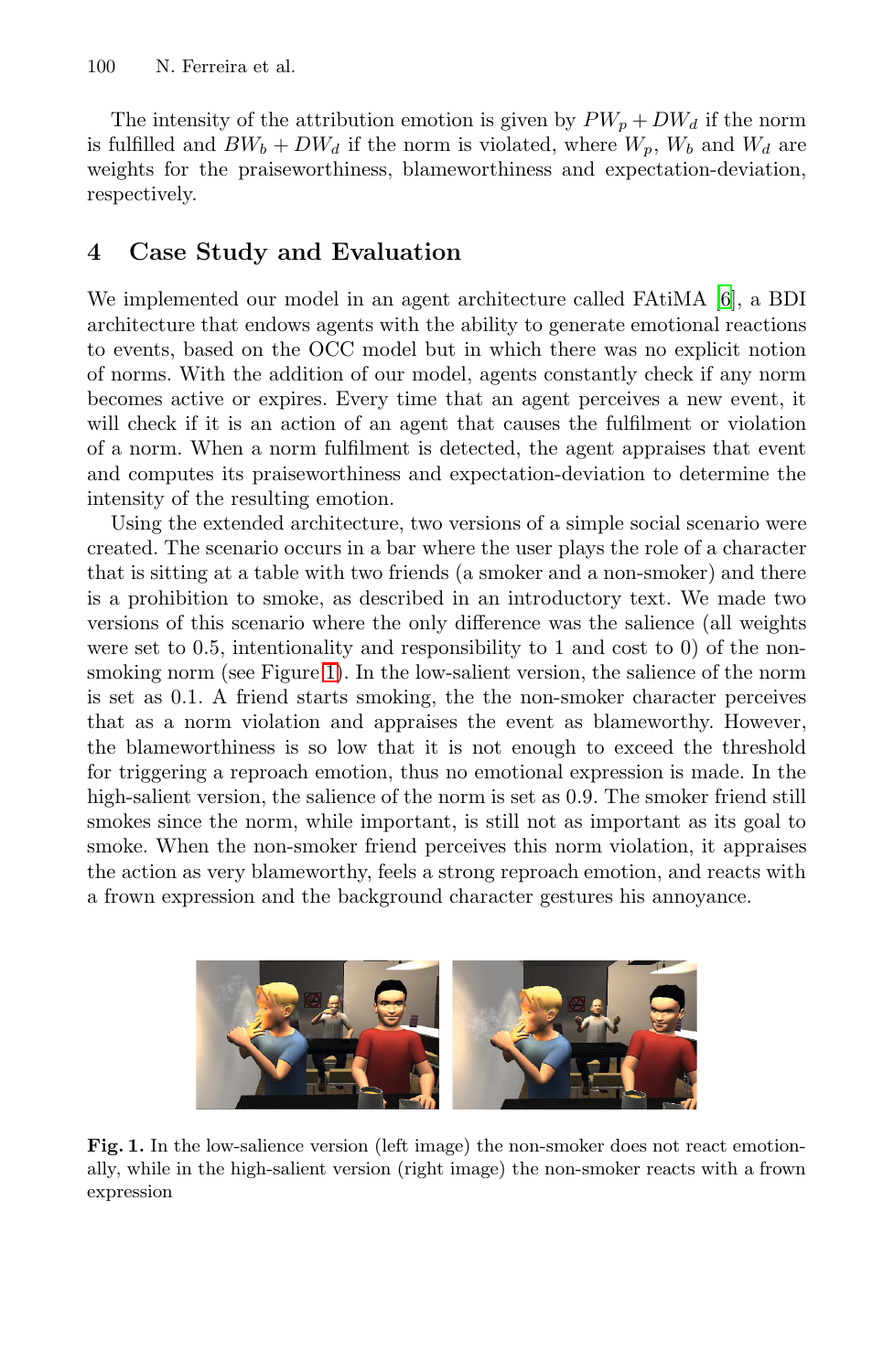The bar scenario that was previously described was used to conduct a small pilot study. The aim of the study was to investigate if users would perceive differences in the emotional response of the agents and if those differences would relate to the specified salience of the smoking ban in the virtual environment.

Participants were randomly assigned to interact with one of the two versions of the virtual bar that were previously described. Besides the different value assigned to the salience of the smoking ban norm, all of the other parameters of the agents in the two versions (goals, relations, properties) are exactly the same.

After they interacted with one of the versions, subjects were asked about which emotions did they agreed (using a 7-point Likert scale) that the non-smoking character felt after witnessing his friend lighting a cigarette. The rationale for these questions was to check if the frowning expression of the non-smoking friend was being correctly interpreted as an emotional response.

Participants were then asked if they agreed that from the perspective of the characters the smoking ban was important and if it was acceptable to smoke inside the bar. A 7-point Likert scale was used for both questions as well. Finally, we asked participants if they smoke and also their gender, age and nationality.

In total, we had 17 Portuguese subjects (82% male), aged between 22 and 40, with the average age being 27. A total of 8 participants interacted with the low-salience version of the virtual bar and the other 9 with the high-salience version. Figure [2](#page-4-0) shows the results obtained.

<span id="page-4-0"></span>

**Fig. 2.** The left side shows the results for the perception of the non-smoker's emotional state. The right side depicts the results obtained for the perceived relevance of the norm. (1 - Strongy Disagree, 7 - Strongly Agree)

Regarding the perception of the emotional state of the non-smoker character after the norm is violated, we found the following significant differences. In the high-salience version, the one in which the non-smoker frowns, participants agreed significantly more that the character was feeling upset  $(U = 19, z = 10)$ −1*.*7*, p* = *.*046*, r* = −*.*41), offended (*U* = 16*, z* = −1*.*98*, p* = *.*024*, r* = −*.*48) and angry  $(t(15) = -2.37, p = .016, r = .52)$ . On the other hand, in the the lowsalience version subjects perceived the character as more amused  $(U = 12, z =$ −2*.*43*, p* = *.*008*, r* = −*.*59). There were no significant differences in the emotions of surprise, disgust, shame and embarrassment. Overall these results indicate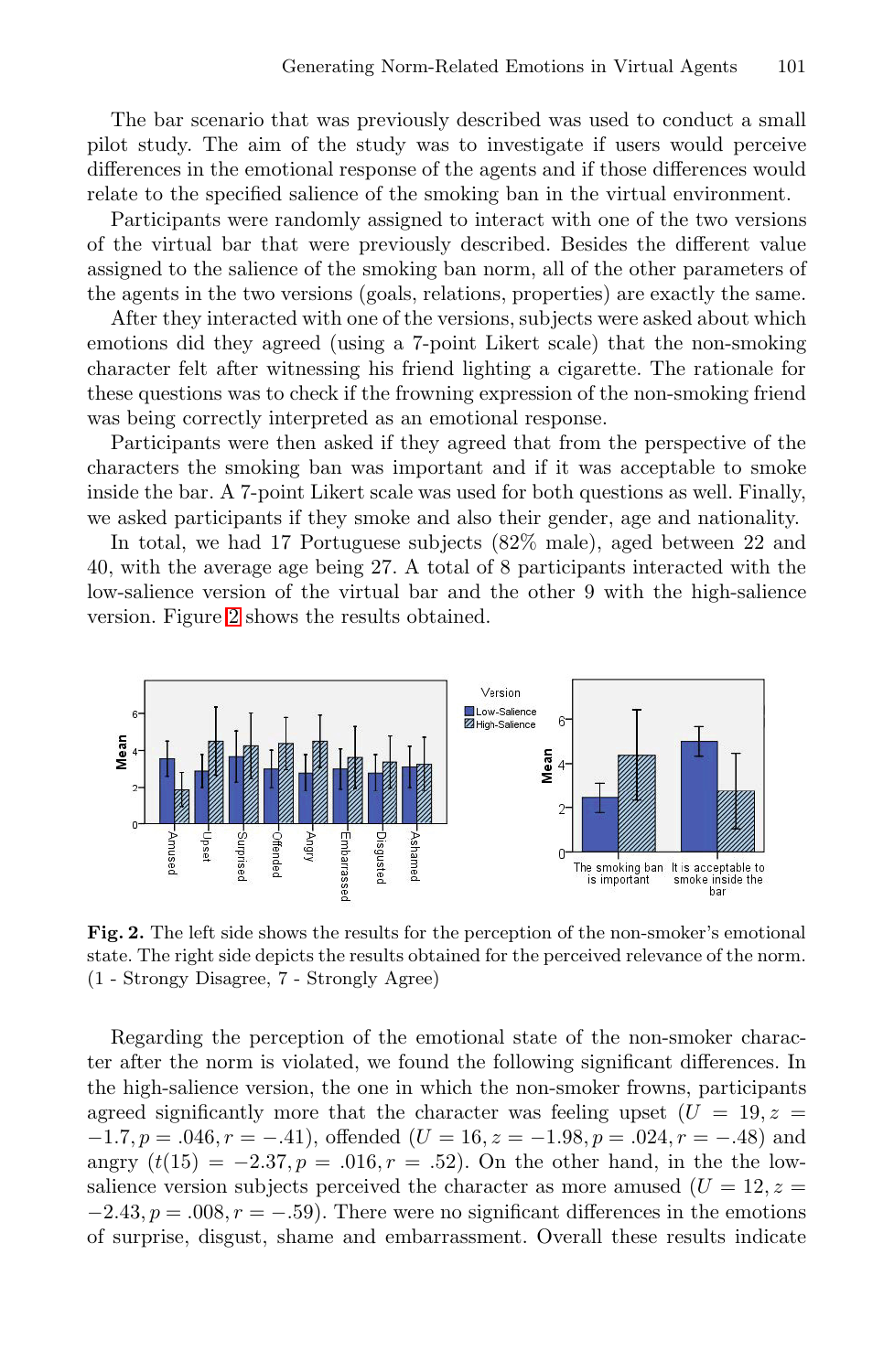that subjects, as expected, detected a significant change in the emotional state of the character after the norm is violated in the high salience version.

Concerning the questions about the perceived relevance of the smoking ban in the perspective of the characters, as shown in Figure [2](#page-4-0) participants did in fact attribute a significantly higher importance  $(t(8.6) = -2.114, p = .032, r = 0.58)$  in the high-salience version. They also thought that it was more acceptable to smoke inside the bar in the low-salience version  $(U = 11, z = -2.47, p = .0065, r = 1.0065, r = 1.0065, r = 1.0065$ −*.*60). To examine the link between these results and the non-smoker's emotional state, we run a Pearson's correlation test between the two. Concerning the user's perception of how important was the norm in the character's perspective it was significantly correlated with the perception of the non-smoker character being upset  $(r = .42, p = .046)$  and being angry  $(r = .56, p = .01)$ . Similarly, the perception of how acceptable was for the characters to smoke inside the bar was significantly correlated with the non-smoker character being upset  $(r = -.68, p = .001)$ , being angry $(r = -.76, p < .0001)$  and also being offended  $(r = -.64, p = .003)$ . Although preliminary, the results obtained suggest that users were able to perceive a relationship between the emotions generated by our model and the specified salience of the norm in the scenario. This is an important result because it indicates that generating these kind of emotions from the specified norms of a multi agent environment can help users to better understand the social context the agents are simulating.

# **5 Conclusion**

We argued that the link between norms and emotions is important to consider when modelling virtual agents, as norm-related events can be appraised and trigger emotions that will increase the character's believability. We proposed a normative model for agents to be able to recognize when norms are fulfilled or violated by actions, and an emotional model capable of generating emotions when agents witness such events. The proposed model was then integrated in an architecture for virtual agents to create two versions of a scenario where the user interacted with characters with different needs and goals, that reacted emotionally to the violation of a norm. In one version this norm had a low salience and in the second version, the salience was high. A small pilot study was conducted in which a group of participants interacted with one of the two versions created. The aim was to see how users interpreted differences in the agents emotional behaviour, with those differences being generated by our model. The results suggest that users did relate the differences in the versions to the importance of the norm. As future work we plan to extend the model by introducing enforcing mechanisms and to conduct further tests.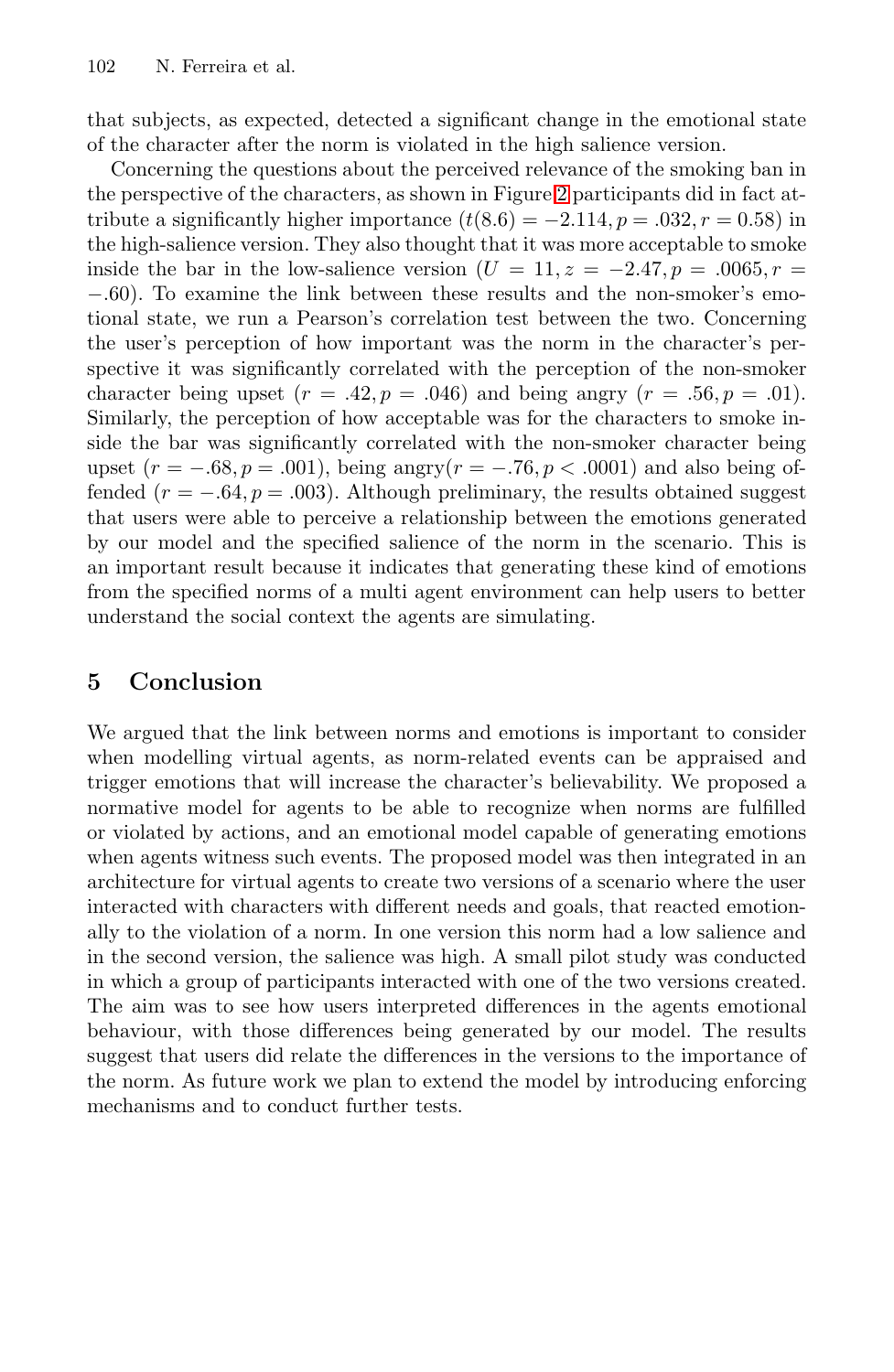**Acknowledgments.** This work was partially supported by the Portuguese Fundação para a Ciência e a Tecnologia (INESC-ID multiannual funding) through the PIDDAC Program funds, by the European Community (EC) and by a scholarship (BD/62174/2009) granted by FCT. Additionally, it was funded by the SEMIRA (ERA-Compl/0002/2009), eCute (ICT-5-4.2 257666) and GALA (ICT-2009.4.2) projects. The authors are solely responsible for the content of this publication. It does not represent the opinion of EU or the FCT, which are not responsible for any use that might be made of data appearing therein.

## **References**

- 1. Andrighetto, G., Villatoro, D.: Beyond the Carrot and Stick Approach to Enforcement: An Agent-Based Model. In: European Perspectives on Cognitive Science (2011)
- 2. Bates, J.: The nature of characters in interactive worlds and the Oz project. In: School of Computer Science, Carnegie Mellon University,Pittsburgh, PA Technical Report CMU-CS-92-200 (1992)
- 3. Bates, J.: Virtual Reality, Art and Entertainment. In: Presence 1.1, pp. 133–138 (1992)
- 4. Bulitko, V., et al.: Modeling Culturally and Emotionally Affected Behavior. In: Artificial Intelligence and Interactive Digital Entertainment Conference (2008)
- 5. Castelfranchi, C., Dignum, F., Jonker, C.M., Treur, J.: Deliberative Normative Agents: Principles and Architecture. In: Jennings, N.R. (ed.) ATAL 1999. LNCS, vol. 1757, pp. 364–378. Springer, Heidelberg (2000)
- 6. Dias, J., Paiva, A.C.R.: Feeling and Reasoning: A Computational Model for Emotional Characters. In: Bento, C., Cardoso, A., Dias, G. (eds.) EPIA 2005. LNCS (LNAI), vol. 3808, pp. 127–140. Springer, Heidelberg (2005)
- 7. Dignum, F.: Autonomous agents with norms. In: Artificial Intelligence and Law 7.1, pp. 69–79 (1999)
- 8. Elliott, C.D.: The Affective Reasoner: A process model of emotions in a multi-agent system. PhDThesis Northwestern University 1992 (1992)
- 9. Gratch, J.: Emile: Marshalling passions in training and education. In: Proceedings ´ of the Fourth International Conference on Autonomous Agents, pp. 325–332. ACM (2000)
- 10. Gratch, J., Mao, W., Marsella, S.: Modeling social emotions and socialattributions. Cambridge University Press (2006)
- 11. Marsella, S.C., Johnson, W.L., LaBore, C.: Interactive pedagogical drama. In: Proceedings of the Fourth International Conference on Autonomous Agents, pp. 301– 308. ACM (2000)
- 12. Oren, N., Panagiotidi, S., Vázquez-Salceda, J., Modgil, S., Luck, M., Miles, S.: Towards a Formalisation of Electronic Contracting Environments. In: Hübner, J.F., Matson, E., Boissier, O., Dignum, V. (eds.) COIN 2008. LNCS, vol. 5428, pp. 156– 171. Springer, Heidelberg (2009)
- 13. Ortony, A., Clore, G.L., Collins, A.: The Cognitive Structure of Emotions. Cambridge University Press (1988)
- 14. Scott Neal Reilly, W.: Believable Social and Emotional Agents. PhD thesis. Citeseer, p. 288 (1996)
- 15. Si, M., Marsella, S.C., Pynadath, D.V.: Modeling appraisal in theory of mind reasoning. In: Autonomous Agents and Multi-Agent Systems 20.1, pp. 14–31 (2010)